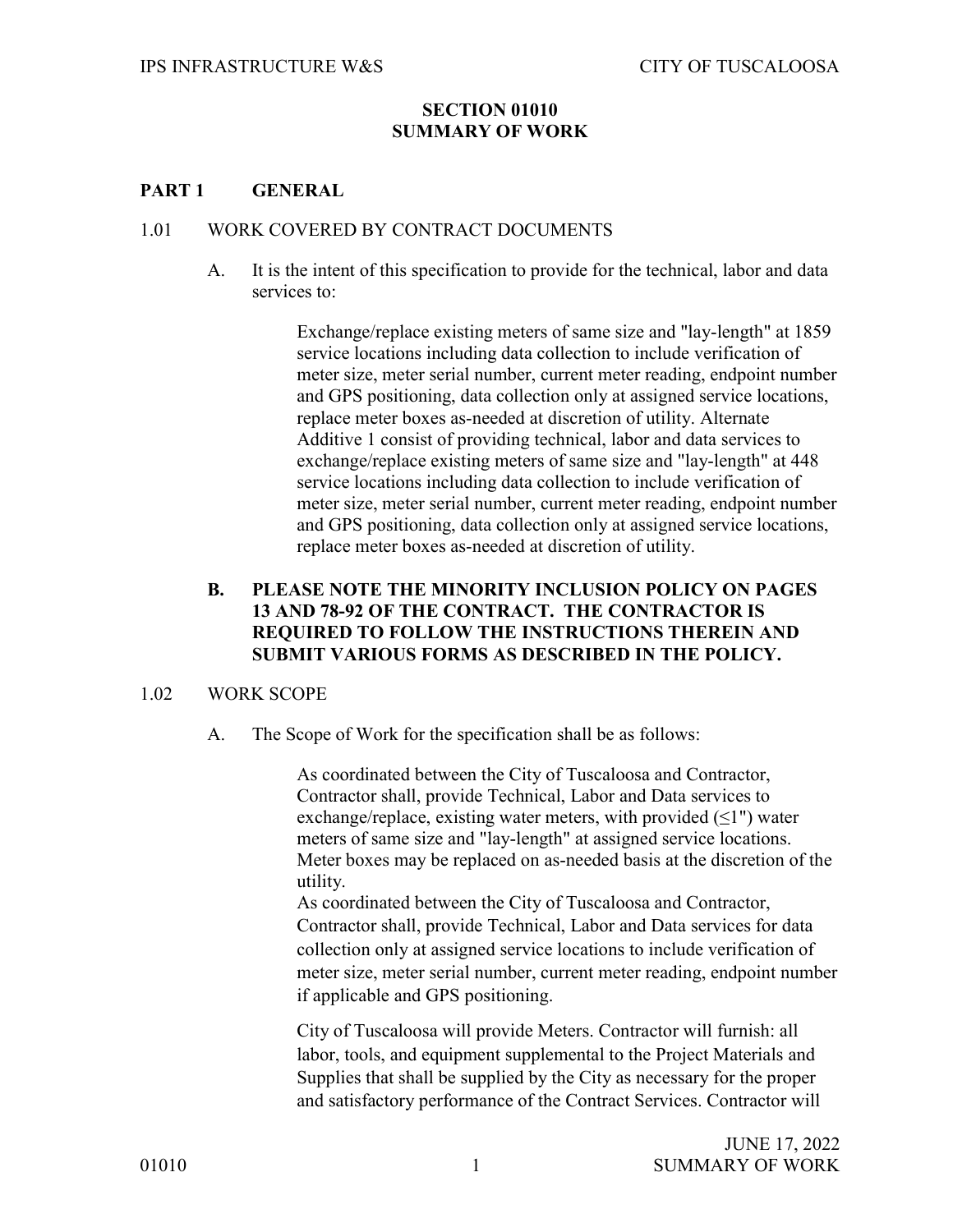provide all Services typically required in the industry for the type of Services contracted and in accordance with the provisions, as applicable.

Removed meters are to be placed in empty meter packaging and returned to the City -designated storage location for disposition by City of Tuscaloosa.

This work shall be coordinated with the City of Tuscaloosa as to not impede the water billing process through "black-out" dates to the installation process during billing cycles.

Contractor shall collect and return daily Work-Order completion data via email to City of Tuscaloosa designated recipients each morning for the previous day's activities in the following format(s):

1. "Export file" - in file format and layout as prescribed by the City or its Billing software provider (i.e. "fixed-width text") for mass daily update of Munis Billing/CIS system. Prior to project start, the Contractor shall provide test Export file/s as needed to assure proper upload into Munis Billing.; and

2. "Daily Work Report" - in MS Excel compatible spreadsheet format (\*.csv, \*.xlsx, etc.) which, in addition to all "Export file" data from the corresponding date, will or may include other pertinent service location info (e.g. - WO#, WO Type, any Ancillary Item#(s) completed, Site audit info, Meter exchange Date/Time, etc.). The format and contents of this report will be approved by the City of Tuscaloosa.

Contractor shall maintain and provide the following items for duration of project.

1. "Interactive Project Work Portal" - in Web based application including capability of collecting pictures (Pre install photos to including curbstop position, meter dial, meter reading and site conditions. Post install photos to including curbstop position, meter dial, meter reading and site conditions), Electronic WO Management System with site tracking (service record, install record, install date& time, statistics, notes), Field Tool Application with built in data validation of inventory serial#, read, GPS, valve position, Automatic processing and posting of meter exchange data to project portal.

2. "Customer Notification" - method for customer notification prior to start of any work activity at assigned locations by means of mailer, door hanger or other adequate means of notification. Notification methods to be approved by City.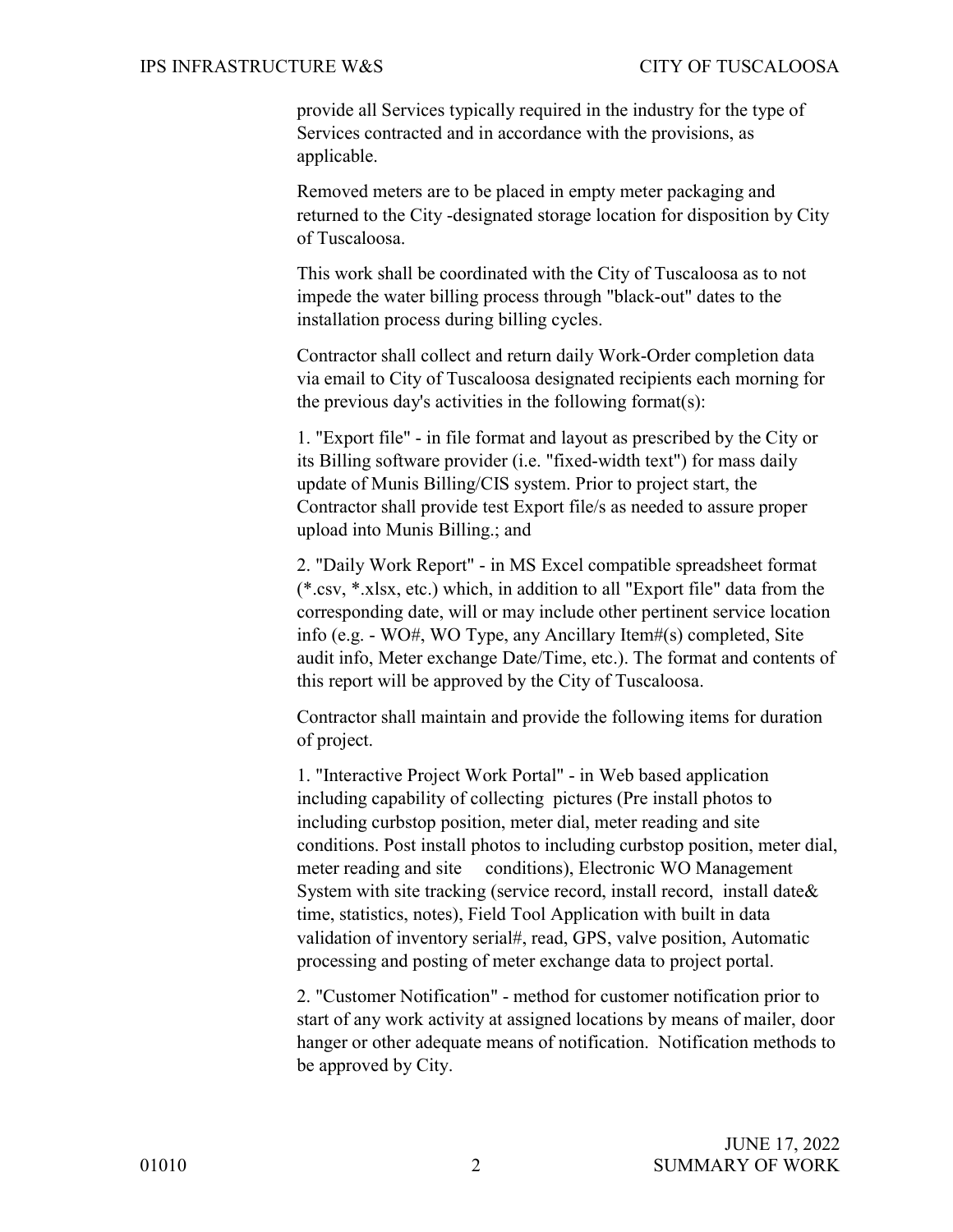3. "Call Center" - staffed to receive customer calls, call login ability available via portal.

4. "Project Manager" - onsite 24/7 for duration of project.

## 1.03 WORK SCHEDULE

A. The CONTRACTOR shall furnish a work schedule to the OWNER prior to commencing work.

## 1.04 QUANTITIES

A. The quantities listed in this Bid Proposal are for determining the most qualified bidder and in no way represent the quantities for this contract. If the OWNER considers a unit bid price high, the OWNER reserves the right to use other forces for the line item for this Contract. This Contract is to enhance the OWNER's forces and does not give the CONTRACTOR exclusive right to perform the work listed above. This Contract will not eliminate bidding projects with the included line items.

## 1.05 CONTRACTOR'S USE OF PREMISES

- A. CONTRACTOR shall coordinate use of premises under direction of OWNER.
- B. CONTRACTOR shall assume full responsibility for the protection and safekeeping of products under this Contract, stored on the site.
- C. CONTRACTOR shall move any stored products, under CONTRACTOR's control, which interfere with operations of the OWNER.

## 1.06 OWNER OCCUPANCY

A. OWNER will occupy the premises during the entire period of construction for the conduct of its normal operations. Cooperate with OWNER's designated representative in all construction operations to minimize conflict, and to facilitate OWNER usage.

## 1.07 SUBSTITUTION OF EQUIPMENT AND MATERIALS

A. In the Specifications, certain equipment and materials are identified by manufacturer in order to establish the quality expected by the OWNER. Material or equipment of equal or better quality may be substituted for those named at the CONTRACTOR's option with the stipulations described below. If this material or equipment is subsequently disapproved, the CONTRACTOR shall resubmit until the material or equipment he proposes is approved. The OWNER and OWNER's designated representative shall be the final authority on equality.